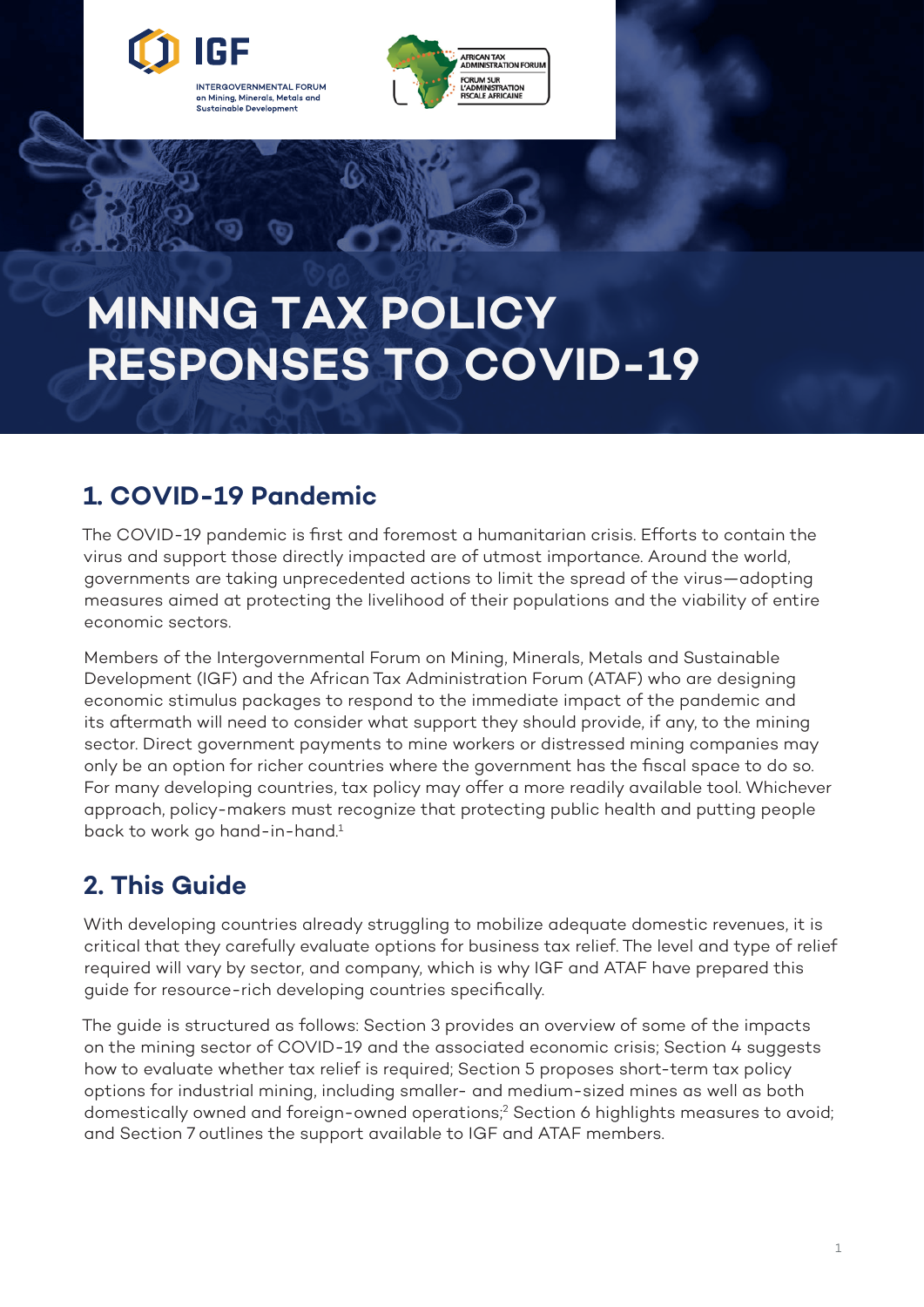### <span id="page-1-0"></span>**3. Implications for the Mining Sector**

The pandemic is affecting lives and our interlinked economies in myriad ways. The mining sector is not immune and will be impacted differently depending on the countries, minerals, and modes of operation. Below are some of the main impacts identified so far. Because the spread of the virus is unpredictable and new measures are introduced weekly, this list will evolve in the coming months. This list is also focused on short-term impact. The longer-term impact of the health crisis on the world economy—and its consequences for the mining sector—is still uncertain. The longer the supply and demand disruptions last, the more severe the economic crisis will be.

**Several mines placed in quarantine worldwide**. Many governments have taken drastic measures to stop the spread of coronavirus, such as lockdown orders that have led to temporary suspensions in mining operations. Some examples include Rio Tinto's Oyu Tolgoi copper mine in Mongolia, Anglo American's Quellaveco in Peru,<sup>[3](#page-8-0)</sup> the San Cristobal silverzinc-lead mine in Bolivia, and the Ambatovy nickel mine in Madagascar owned by Japan's Sumitomo Corp.

**Some countries have exempted mines from quarantine measures**. In Colombia,<sup>4</sup> for example, mining companies may still decide to slow down or stop operations given restrictions on logistics or growing community tensions that make it difficult to ensure safe operations.<sup>[5](#page-8-0)</sup> This has been the case for Glencore's Prodeco open pit coal mine, which has transitioned to care and maintenance.<sup>6</sup> Closing mines could affect entire economies; in South Africa, it could mean an 8% cut in GDP this year[.7](#page-8-0)

**Mineworkers deemed essential to COVID-19 response**. Some governments, such as the United States, have listed mine workers and commodity traders as essential to the efforts against COVID-19 as they are necessary to produce critical materials and their associated supply chains.<sup>8</sup> On the contrary, Mexico has considered mining a non-essential activity to be suspended.<sup>9</sup> To keep mines operational, some companies are asking workers to spend weeks on site to limit the risk of coronavirus spread.<sup>10</sup> While several companies have committed to take measures to ensure employee health and safety,<sup>11</sup> there are no international guidelines that governments could enforce to keep operations safe. The health and well-being of workers should be the main priority for companies and governments during this period.

**Demand (and prices) for some commodities fall**. With global manufacturing on pause and a marked slowdown in the global economy, demand for minerals such as copper, nickel, and platinum has dropped, along with prices.<sup>12</sup> This puts producers under duress.<sup>13</sup> The decrease in mineral prices also puts pressure on national economies. In Chile and Peru, for instance, a 10% drop in commodity prices could cost more than 1% in GDP growth.<sup>14</sup>

**Short supply of some commodities**. Some minerals could be more vulnerable to supply disruptions, especially if they are concentrated in a handful of countries. Australia and Brazil make up more than 76% of seaborne iron ore trade—both countries are experiencing lockdown restrictions, disrupting supply—although demand has dropped further than supply so far.<sup>15,16</sup> Uranium production is highly concentrated, and the risk to supply has led prices to rise by 14% in the last two weeks of March.[17](#page-8-0) 

**Increased demand for some precious metals**. When the economy spirals downwards and markets are volatile, investors tend to buy and hold on to gold. Since the start of the coronavirus pandemic, the demand for precious metals has grown consistently as evidenced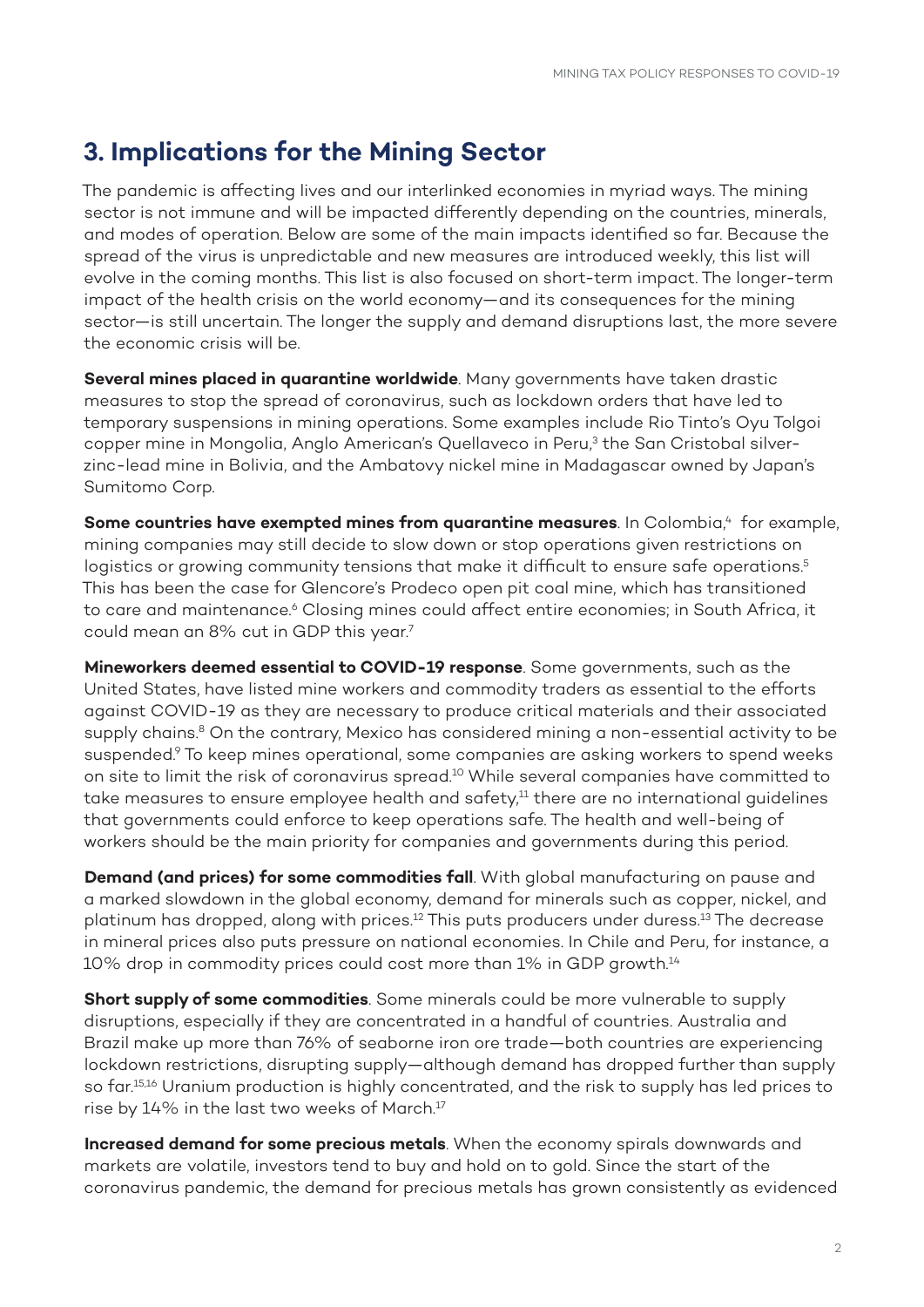<span id="page-2-0"></span>by an increase in sales of gold bars, coins, and other gold pieces, as well as silver.<sup>18</sup> For gold miners that are able to maintain operations, this could be a potential bright spot.

**Suppliers suspend operations**. Weak demand from mining companies, potential supply constraints, and government restrictions are causing some manufacturers to suspend operations, which is likely to have a knock-on effect on mining activities. Worldwide supplier Caterpillar is suspending operations at specific facilities.[19](#page-8-0) Small and medium-sized suppliers are also affected, with their employees impacted even more. Without support from the government or their major clients, many of the smaller suppliers might struggle to keep afloat. Iron ore company Vale has said it would advance payments to these companies in Brazil for services or materials already delivered.<sup>20</sup>

**State-owned companies under pressure**. Governments need funds to finance measures to prevent the spread of COVID-19 and avoid an economic collapse. Some are turning to their state-owned companies for help. The Chilean finance ministry, for example, has required CODELCO to pay taxes monthly rather than yearly and to advance payments of its export  $tax.<sup>21</sup>$ 

### **4. Factors to Consider When Assessing Mining Tax Policy Relief**

As governments develop stimulus packages, they should aim for efficiency: obtain the best results with limited resources. The direct health emergency will require substantial financial resources, making it even more important for cash-strapped developing countries to provide targeted support to their economies.

In this section, we identify some of the main considerations for governments in providing economic relief to the mining sector through accommodating tax policy. As always, each country's ideal economic policy will depend on circumstances, case-by-case evaluation, and should be publicly disclosed to encourage accountability.

#### **4.1 Sector-Wide or Company-Specific Measures**

Context should dictate whether tax policy measures should be granted to the whole mining sector or only to the most affected companies. Some of the factors to consider include the following:

- Whether mining is uniformly affected by the crisis, or if some commodities or companies are faring better than others.
- Some mining and commodity trading companies could actually make more profit during the crisis and should not benefit from state aid.
- Governments could also limit any relief to companies currently under development or production, which employ a significant workforce.
- The priority for tax relief should be on existing mines, not on new and uncertain investments.
- Any tax relief should go to the locally incorporated and licensed company, not a foreign entity or parent company in another jurisdiction.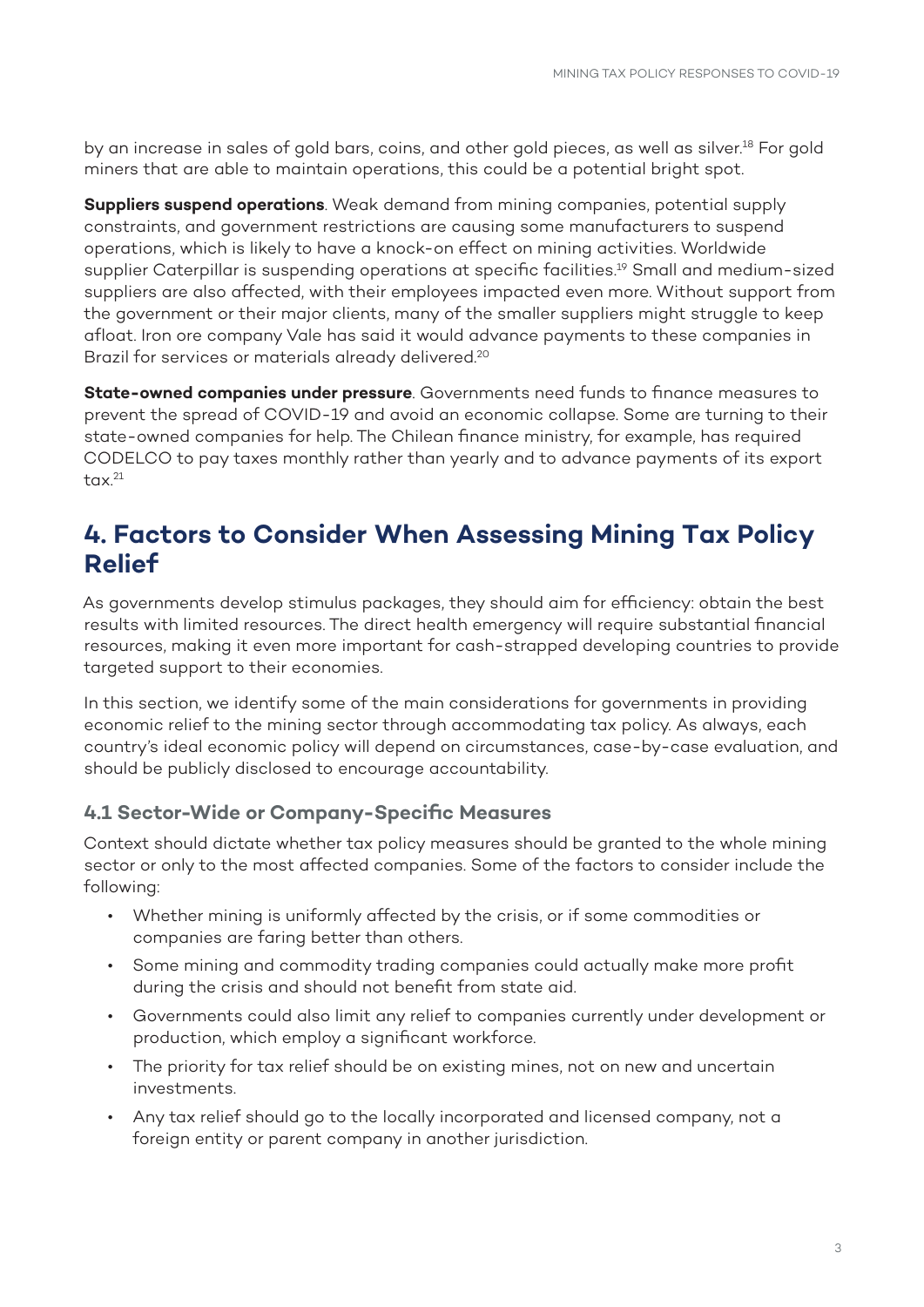#### **4.2 How to Identify a Mine That May Require Government Support**

In times of crisis, all companies will try to access tax relief from the government, but some of them may need it more than others and others not at all. With limited resources, governments should screen companies and provide specific tax relief only to those that can reliably demonstrate that they are in severe financial distress and may have to lay off their workforce and close their operations. Screening factors to consider could include the following:

- The mine's project cash flows are currently negative and could be for more than a year.
- There is a sharp drop in the publicly quoted market price pertaining to the mineral production.
- The mine lacks the funds to pay its tax obligations by the due date.
- The mine is closed for quarantine.
- The mine is at risk of having to lay off a substantial number of workers and close operations due to temporary economic factors.
- The mine cannot meet its debt obligations and is at risk of default—see the mine's net debt to earnings before income tax, depreciation, and amortization (EBITDA) ratio.
- The parent company of the mine lacks the financial strength to step in and support the mine to meet its debt obligations in the event of financial difficulty—see the mining group's net debt-to-EBITDA ratio.
- Any mine or its parent company paying dividends in 2020 disqualifies it for relief.

#### **4.3 Conditions for State Support**

If governments provide important financial relief to their mining sector, whether directly or through tax exemptions, it should come with certain conditions attached. For instance, during the period that companies benefit from state aid, governments could require them to:

- Retain all workers, or at a minimum an agreed percentage of workers, at regular salaries.
- Withhold bonuses, and salary increases for company executives and potentially defer payment.
- Cancel dividend payments to shareholders except those connected to the government's equity stake.
- Abandon all artificial tax avoidance arrangements (e.g., treaty shopping, BEPS, tax havens). Governments could do this by requiring companies to adopt the B-team [principles](https://bteam.org/assets/reports/A-New-Bar-for-Responsible-Tax.pdf) on responsible tax and become an **EITI** supporting company. They could also require company directors to sign a public pledge making them personally liable for aggressive tax planning, and subject to corresponding penalties.
- Adopt modern, transparent, and fair [transfer pricing practices](http://www.oecd.org/tax/beps/beps-actions/action8-10/).
- Adopt transparent pricing for all mineral sales, based on international benchmark prices.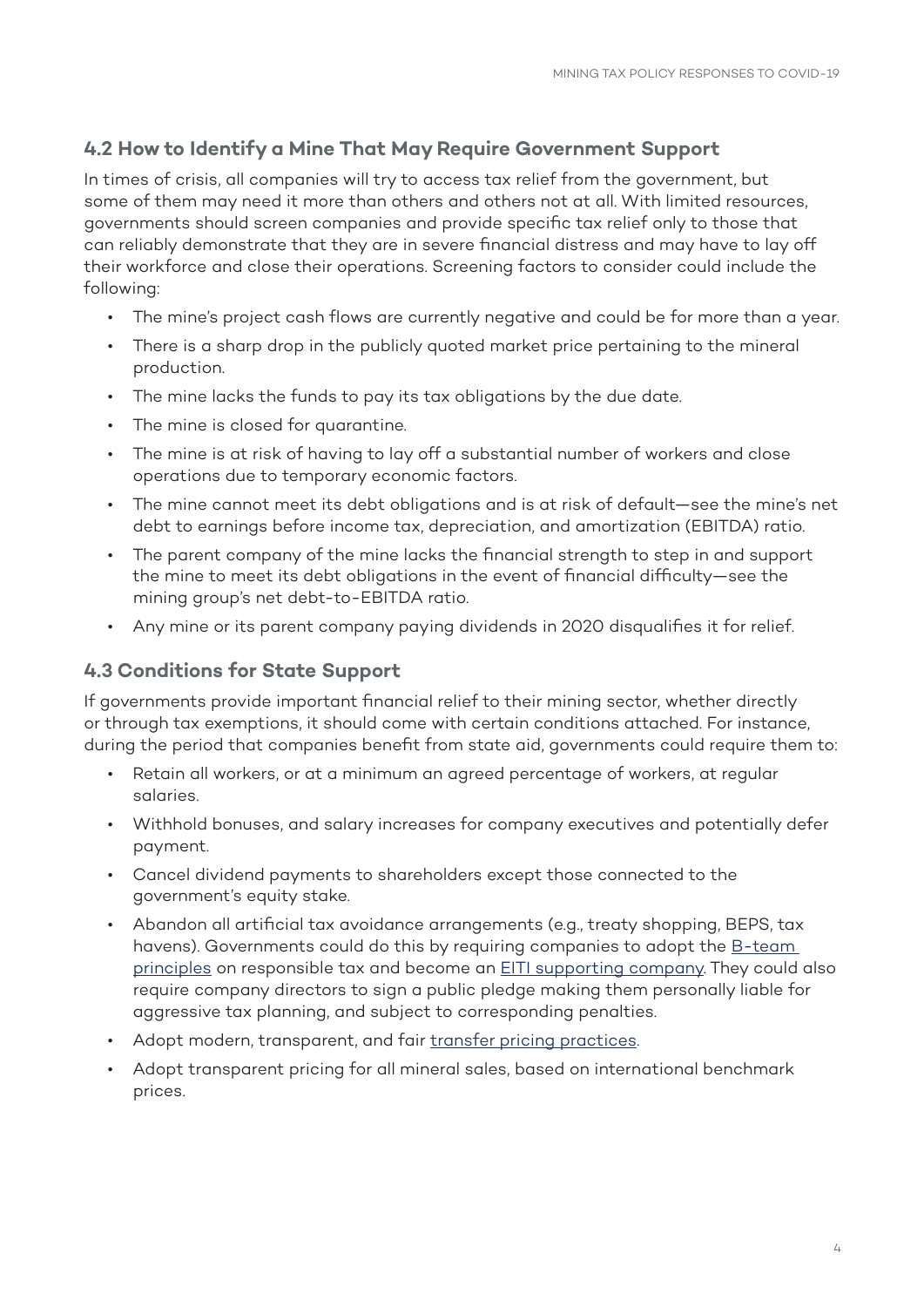<span id="page-4-0"></span>Governments could also take this as an opportunity to strengthen their fiscal regime and ensure that in the future companies pay their fair share of taxes and help rebuild government finances. In addition to some of the above, this could also include the following:

- Introduce an excess profit tax that kicks in once companies make substantial levels of profits.
- As described below for royalties, consider some forms of state aid as a capital injection in the mine, giving government the right to additional equity or repayment in future mineral production.

#### **4.4 Government Monitoring of Tax Relief**

Governments should also be mindful that mining companies may change their behaviour in response to such tax measures to maximize the relief beyond what was intended. See this [IGF-OECD Practice Note](http://www.oecd.org/tax/beps/tax-incentives-in-mining-minimising-risks-to-revenue-oecd-igf.pdf) for more information. Careful targeting of tax measures is critical to overcoming this risk. Governments should also include a clawback provision that would require mining companies to pay back any tax relief, plus interest, and penalties, if they are found to have abused the system.

### **5. Short-Term Tax Relief Options**

#### **5.1 General Design Issues**

Any type of tax relief for the mining sector should follow the following principles:

- Measures should be clearly defined.
- There should be clear eligibility criteria and procedures for application.
- There should be time limits, including options for review.
- Tax relief measures should end and be removed post-recovery from COVID-19.

#### **5.2 Specific Tax Relief Measures**

#### a) Defer Payroll Taxes

One of the main objectives of governments in the economic response to the crisis is protecting employment. Deferral or temporary exemptions of payroll taxes for companies that keep their workers on payroll during temporary mine closures or limited activity are a tax policy tool that should thus be given serious consideration. Many developed countries have chosen to defer or extend the deadline for payroll taxes. In the mining sector, where payroll taxes are often a significant proportion of total payments to government (in Zambia, payroll taxes represented 14.6% of total government revenues in 2017<sup>22</sup>), countries may want to consider deferring payments for a set period, excluding penalties or interest. For mines in severe financial distress, a temporary exemption of payroll taxes may be an option, while taking care to ensure that employees are exempted from any resulting future liabilities should they arise.

#### b) Value-Added Tax Relief

Countries that apply a value-added tax (VAT) to the mining sector should speed up the payment of VAT refunds to reduce pressure on company cash flows and protect against exchange rate depreciation which would erode the value of the refunds due.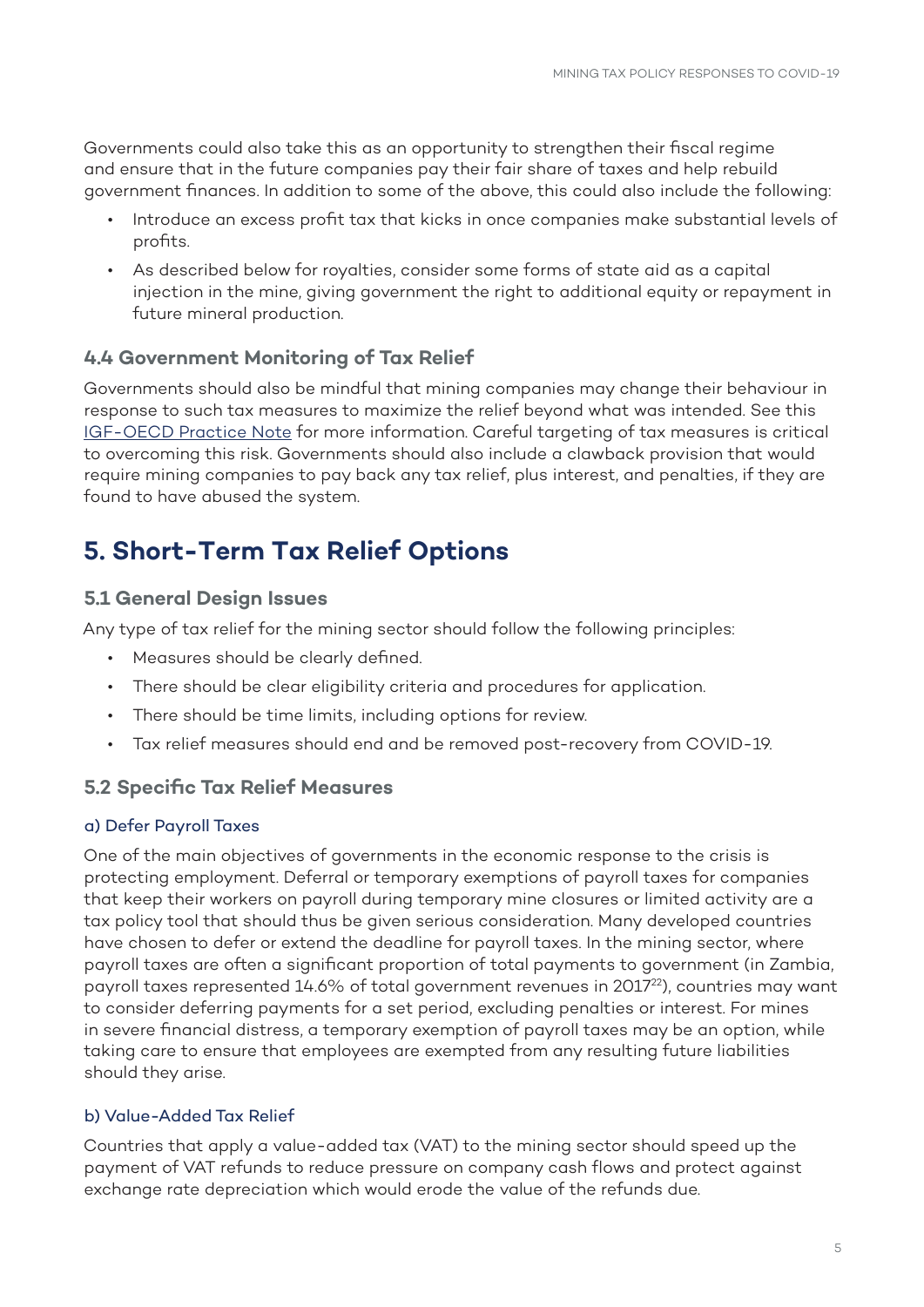<span id="page-5-0"></span>Alternatively, if countries cannot speed up payment of input VAT refunds, there are three policy options:

- 1. Exempt goods and services typically supplied to the extractive industries.
- 2. Zero-rate goods and services supplied to the mining sector.
- 3. Allow companies to offset VAT credits against other tax liabilities.

The most immediate risk arising from these approaches is that the scheme will be used for goods and services not specific to extractives and be abused to avoid taxes overall. This risk can be mitigated through careful definition of eligible goods and services, and close monitoring by the customs authorities. Other issues include economic distortion and increased administrative and compliance burdens. In normal circumstances, these would potentially outweigh the benefits of resolving the refund problem.<sup>[23](#page-8-0)</sup>

#### c) Import Duty Relief

Most mines require at least some imported goods to construct and operate. The most obvious items to exempt from import duties would be all supplies required to fight the spread of the virus, protect and treat employees and their families, addressed next below. But mining activities that depend on imports might benefit from a short-term exemption of import duties. These could include those on, for example, fuel or explosives to operate the mine, critical chemicals necessary for treatment and processing (such as caustic soda required for transforming bauxite into alumina), or reagents like sulphuric acid for processing of metal concentrates if they cannot be sourced locally. Any import relief should be assessed based on the specific value chain of the minerals and each country's ability to produce inputs domestically.

#### d) Immediate Deduction or Tax Credit for Health-Related Expenditure

In addition to exempting customs duty for imported items required to fight COVID-19, governments could grant companies an immediate deduction for capital costs incurred in protecting the health of workers, affected mining communities, and host countries more broadly. Some mining companies have already identified providing enhanced health benefits for workers and host communities through addressing gaps in public health infrastructure as a priority.<sup>[24](#page-8-0)</sup> In some cases, especially for more remote areas, mining companies may simply have the most logistical capacity to help local workers and communities. By allowing them to expense, as opposed to depreciate, related capital purchases, other companies with the financial capacity may be more likely to follow suit. An even stronger incentive would be to allow companies to offset these temporary health-related expenditures at the local level against royalty or tax payments. Governments in Peru and Colombia already have such schemes in place, called "public works in lieu of taxes," that could be a template for such measures.

#### e) Deferral or Waiver of Mineral Royalties

Royalties are a fixed cost that mining companies incur as soon as production starts, irrespective of their profitability. For mines that can continue to operate during this period, deferral or waiver of royalties could mean the difference between staying open and being forced to close the mine. At the same time, mineral royalties are payment for the right to extract a non-renewable resource as well as a reliable source of revenue for resource-rich developing countries. If countries consider that royalty relief is necessary, the following options are available: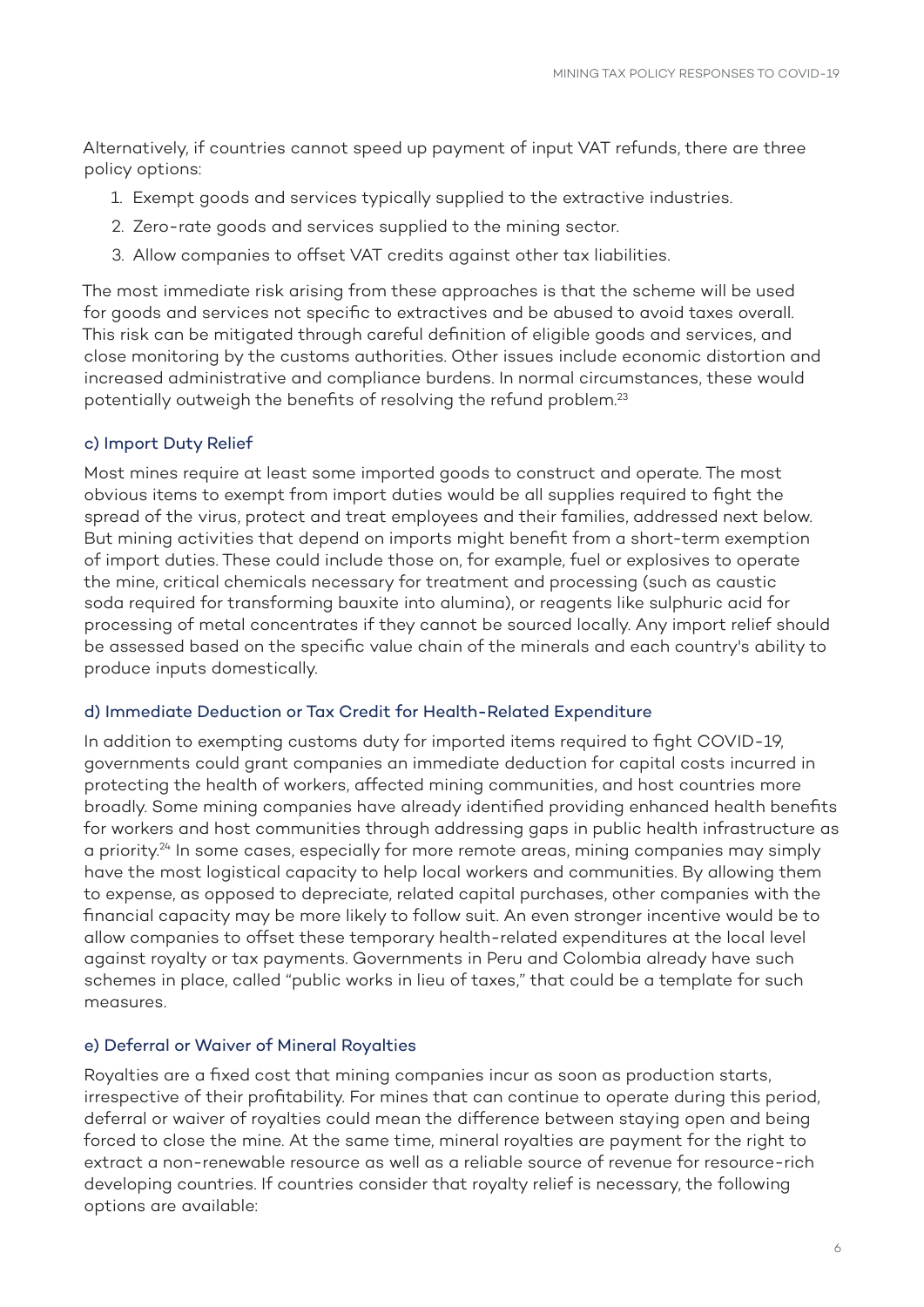- Extend the payment date for royalties (e.g., three to six months).
- Reduce royalty rates in 2020.
- Waive royalty payments in 2020: this should be treated as a last resort.

In many jurisdictions, payment of royalties is a key condition for maintaining a mining license. Therefore, any temporary relief would also need to include relief from sanctions for late or non-payment, such as charging interest on outstanding payments, fines, forfeiture of mining titles, and jail time.

#### Compensation for Granting Royalty Relief

Ideally, waivers or reduced royalty rates should only be considered if there is a high likelihood that the operation will become cash-flow positive in the foreseeable future; otherwise, the government may forego revenue unnecessarily. However, this may be particularly difficult for governments to verify under the current circumstances. There are two options:

- 1. To consider the waived royalty amounts as a capital injection by the government into the mine and increase the level of government equity in the mine accordingly. Once the economy recovers and the mine is profitable, governments can then either generate revenue through dividend payments or by divesting their shares.
- 2. As an alternative to state equity, waived royalty amounts could be considered a government loan, to be paid later in cash or in kind, including interest, through a share of mineral production.

### **6. What to Avoid**

**Income Tax Holidays**: An income tax holiday is only relevant if a mining company is profitable, and in a tax-paying position, in which case it should not be requesting tax relief under the current circumstances. A lower corporate tax rate could be considered, although, in general, partial or complete tax holidays are an inefficient and ineffective form of relief for mining. This is because mining is location-specific, and marginal mines (those more at risk of going under) benefit less from tax holidays than profitable mines. The risk of tax abuse is also high.

**Withholding Tax Relief**: Withholding tax requires the local taxpayer to withhold some income tax on payments made abroad (e.g., service charges, shareholder dividends, and interest expense on foreign loans). While withholding tax is a cost for the foreign companies receiving the payments, it is also relatively easy for governments to collect, which is important for developing countries as they have even more limited human and financial resources. Governments should maintain withholding taxes, although exceptions could be made for arms-length third-party debt, where there is limited risk of abuse.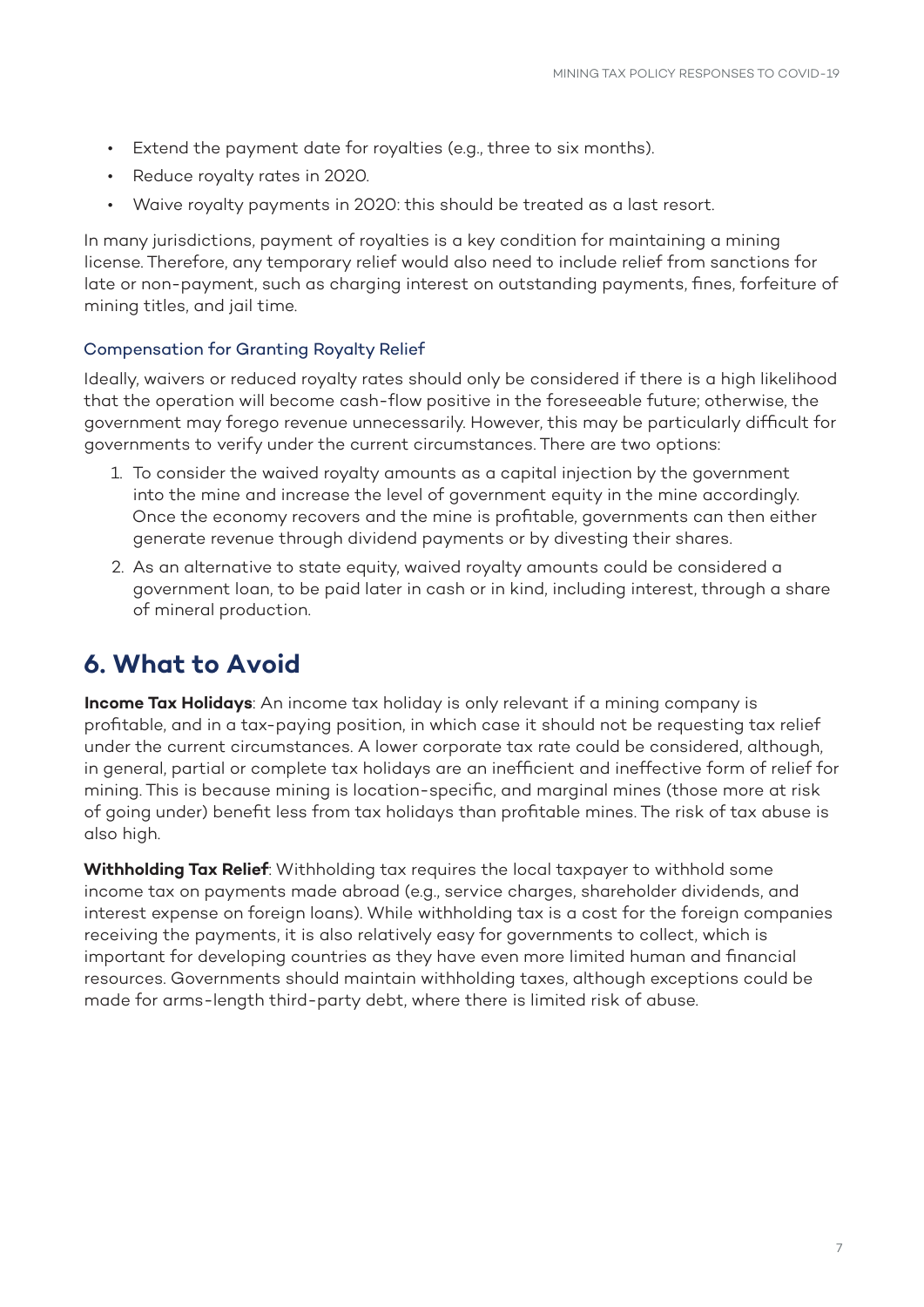### **7. IGF and ATAF are Available to Assist Member Countries**

- **Evaluate requests for specific tax relief from mining companies**
	- º Cost-benefit analysis
	- º Modelling the fiscal cost
- **Design comprehensive tax measures to support the mining sector through the crisis**
	- º Drawing on examples of mining tax policy responses from other resource-rich countries
	- º Modelling alternative fiscal regimes
- **Strengthen mining tax policy and administration to rebuild government finances post-recovery**
	- º Quantitative and qualitative assessment of mining fiscal regimes
	- º Advice on drafting and implementing mining tax laws, including concession agreements
	- º Capacity building on mining tax policy and administration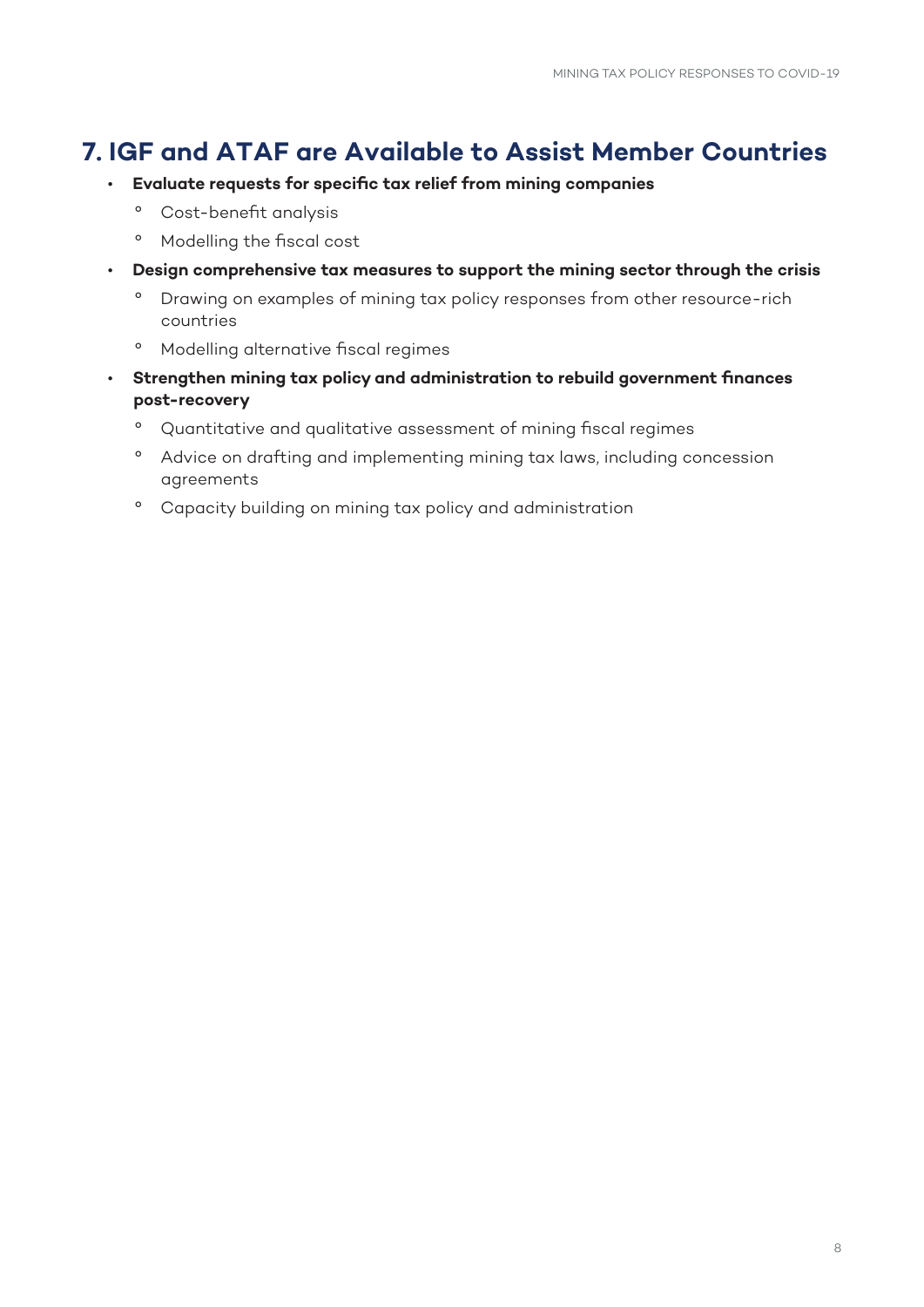<span id="page-8-0"></span>[1](#page-0-0) Georgieva, K. & Ghebreyesus, T.A. (2020). Some say there is a trade-off: save lives or save jobs – this is a false dilemma. *The Telegraph*. [https://](https://www.telegraph.co.uk/global-health/science-and-disease/protecting-healthandlivelihoods-go-hand-in-hand-cannot-save/) [www.telegraph.co.uk/global-health/science-and-disease/protecting-healthandlivelihoods-go-hand-in-hand-cannot-save/](https://www.telegraph.co.uk/global-health/science-and-disease/protecting-healthandlivelihoods-go-hand-in-hand-cannot-save/)

 $\rm ^2$  $\rm ^2$  Depending on the fiscal regime for artisanal mining, distinct tax policy measures may be required.

[3](#page-1-0) Moore, P. (2020). COVID-19 slows work at globally important copper projects Quellaveco & Oyu Tolgoi. *International Mining*. [https://bit.](https://bit.ly/2R34iYW) [ly/2R34iYW](https://bit.ly/2R34iYW)

[4](#page-1-0) Republic of Colombia. (2020). *Article 3.30 and Article 4 of Decree 457 of 22nd March of 2020*. [https://coronaviruscolombia.gov.co/Covid19/docs/](https://coronaviruscolombia.gov.co/Covid19/docs/decretos/presidencia/82-decreto-457.pdf) [decretos/presidencia/82-decreto-457.pdf](https://coronaviruscolombia.gov.co/Covid19/docs/decretos/presidencia/82-decreto-457.pdf)

[5](#page-1-0) Colombia mining companies to reduce operations due to coronavirus. (2020). *Reuters*. [https://www.reuters.com/article/health-coronavirus](https://www.reuters.com/article/health-coronavirus-colombia-mining/colombia-mining-companies-to-reduce-operations-due-to-coronavirus-idUSL1N2BH1Q8)[colombia-mining/colombia-mining-companies-to-reduce-operations-due-to-coronavirus-idUSL1N2BH1Q8](https://www.reuters.com/article/health-coronavirus-colombia-mining/colombia-mining-companies-to-reduce-operations-due-to-coronavirus-idUSL1N2BH1Q8)

[6](#page-1-0) Glencore: Update on COVID-19. (2020). *Glencore News*.<https://www.glencore.com/media-and-insights/news/update-on-covid-19-20200326>

[7](#page-1-0) Stoddard, E. (2020). Seismic Covid-19 shock set to hit mining industry. *Business Maverick*. [https://www.dailymaverick.co.za/article/2020-03-18](https://www.dailymaverick.co.za/article/2020-03-18-seismic-covid-19-shock-set-to-hit-mining-industry/) [seismic-covid-19-shock-set-to-hit-mining-industry/](https://www.dailymaverick.co.za/article/2020-03-18-seismic-covid-19-shock-set-to-hit-mining-industry/)

<sup>[8](#page-1-0)</sup> The United States considers essential those workers supporting the mining, processing, manufacturing, construction, logistics, transportation, permitting, operation/maintenance, security, waste disposal and storage, and monitoring of support for resources. Energy/commodity trading/ scheduling/marketing functions, who can't perform their duties remotely are also included. See Hall, M. (2020). Miners deemed essential to US Covid 19 response. *Mining Technology*. [https://www.mining-technology.com/news/miners-deemed-essential-to-us-covid-19-response/.](https://www.mining-technology.com/news/miners-deemed-essential-to-us-covid-19-response/) See also Krebs, C. (2020). Memorandum on identification of essential critical infrastructure workers during Covid-19 response. [https://www.cisa.gov/](https://www.cisa.gov/publication/guidance-essential-critical-infrastructure-workforce) [publication/guidance-essential-critical-infrastructure-workforce](https://www.cisa.gov/publication/guidance-essential-critical-infrastructure-workforce)

[9](#page-1-0) Harris, P. (2020). Mexico mining suspension to hit silver supply. *Mining Journal*. <https://bit.ly/2X1yMhJ>

<sup>[10](#page-1-0)</sup> Australian's iron ore giants push workers to stay at mine sites to escape coronavirus. Reuters. [https://www.straitstimes.com/asia/australianz/](https://www.straitstimes.com/asia/australianz/australias-iron-ore-giants-push-workers-to-stay-at-mine-sites-to-escape-coronavirus) [australias-iron-ore-giants-push-workers-to-stay-at-mine-sites-to-escape-coronavirus](https://www.straitstimes.com/asia/australianz/australias-iron-ore-giants-push-workers-to-stay-at-mine-sites-to-escape-coronavirus)

<sup>11</sup> For example, Teranga Gold has implemented some health and safety measures in its mines located in Burkina Faso and Senegal. Teranga Gold announces Q1 2020 production estimate and company-wide response to COVID-19. *Junior Mining Network*. [https://www.juniorminingnetwork.](https://www.juniorminingnetwork.com/junior-miner-news/press-releases/1043-tsx/tgz/74805-teranga-gold-announces-q1-2020-production-estimate-and-company-wide-response-to-covid-19.html) [com/junior-miner-news/press-releases/1043-tsx/tgz/74805-teranga-gold-announces-q1-2020-production-estimate-and-company-wide](https://www.juniorminingnetwork.com/junior-miner-news/press-releases/1043-tsx/tgz/74805-teranga-gold-announces-q1-2020-production-estimate-and-company-wide-response-to-covid-19.html)[response-to-covid-19.html](https://www.juniorminingnetwork.com/junior-miner-news/press-releases/1043-tsx/tgz/74805-teranga-gold-announces-q1-2020-production-estimate-and-company-wide-response-to-covid-19.html)

<sup>12</sup> The spot price for platinum fell 46% from its peak earlier in 2020. See Russell, C. (2020). Coronavirus supply disruptions are the next worry for metals: Russell. *Reuters*. [https://www.reuters.com/article/column-russell-health-coronavirus-mining/rpt-column-coronavirus-supply-disruptions](https://www.reuters.com/article/column-russell-health-coronavirus-mining/rpt-column-coronavirus-supply-disruptions-are-the-next-worry-for-metals-russell-idUSL4N2BH1S4)[are-the-next-worry-for-metals-russell-idUSL4N2BH1S4](https://www.reuters.com/article/column-russell-health-coronavirus-mining/rpt-column-coronavirus-supply-disruptions-are-the-next-worry-for-metals-russell-idUSL4N2BH1S4)

[13](#page-1-0) Harris, P. (2020). Nevada Copper agrees financial package. *Mining Journal.* <https://bit.ly/3bDh5Jb>

[14](#page-1-0) Commodity Economies face their own reckoning due to covid-19. (2020). *The Economist.* [https://www.economist.com/finance-and](https://www.economist.com/finance-and-economics/2020/03/05/commodity-economies-face-their-own-reckoning-due-to-covid-19)[economics/2020/03/05/commodity-economies-face-their-own-reckoning-due-to-covid-19](https://www.economist.com/finance-and-economics/2020/03/05/commodity-economies-face-their-own-reckoning-due-to-covid-19)

<sup>[15](#page-1-0)</sup> Statista. (2020). Distribution of global iron ore exports in 2017. [https://www.statista.com/statistics/300328/top-exporting-countries-of-iron](https://www.statista.com/statistics/300328/top-exporting-countries-of-iron-ore/)[ore/](https://www.statista.com/statistics/300328/top-exporting-countries-of-iron-ore/)

[16](#page-1-0) Hume, N. (2020). Vale warns steel production cuts will hit iron ore prices. *Financial Times*. <https://on.ft.com/341imY4>

[17](#page-1-0) Hume, N. (2020). Uranium bucks weak commodity trend. *Financial Times*. [https://www.ft.com/content/031a25e8-dfd3-4e00-9d63-](https://www.ft.com/content/031a25e8-dfd3-4e00-9d63-00287fead8ff) [00287fead8ff](https://www.ft.com/content/031a25e8-dfd3-4e00-9d63-00287fead8ff)

[18](#page-2-0) Ziady, H. (2020). Want to buy gold coins or bars? Good luck finding any. *CNN Business*. [https://edition.cnn.com/2020/03/26/investing/gold](https://edition.cnn.com/2020/03/26/investing/gold-demand-supply-coronavirus/index.html)[demand-supply-coronavirus/index.html](https://edition.cnn.com/2020/03/26/investing/gold-demand-supply-coronavirus/index.html)

[19](#page-2-0) Dyson, N. (2020). COVID-19 hits Caterpillar supply chain. *Mining Journal*. <https://bit.ly/2w1OoGO>

[20](#page-2-0) Kajastie, N. (2020). Vale offers aid packages for suppliers. *Mining Magazine*. <https://bit.ly/2w1RNp4>

[21](#page-2-0) Harris, P. (2020). Codelco Profits down, state wants tax advance. *Mining Journal*.<https://bit.ly/2QVQMWQ>

[22](#page-4-0) Zambia Extractive Industries Transparency Initiative. (2019). *10th Zambia EITI Report*, p. 75. [https://eiti.org/files/documents/2017\\_zambia\\_eiti\\_](https://eiti.org/files/documents/2017_zambia_eiti_report.pdf) [report.pdf](https://eiti.org/files/documents/2017_zambia_eiti_report.pdf)

23 For a comprehensive overview of VAT policies for the extractive sector see United Nations. (2017). *United Nations handbook on selected issues for taxation of the extractive industries by developing countries*, Ch. 9. [https://www.un.org/esa/ffd/wp-content/uploads/2018/05/Extractives-](https://www.un.org/esa/ffd/wp-content/uploads/2018/05/Extractives-Handbook_2017.pdf)[Handbook\\_2017.pdf](https://www.un.org/esa/ffd/wp-content/uploads/2018/05/Extractives-Handbook_2017.pdf)

[24](#page-5-0) Cutifani, M. (2020). *Covid-19 update*. AngloAmerican.<https://www.angloamerican.com/media/covid-19-update>